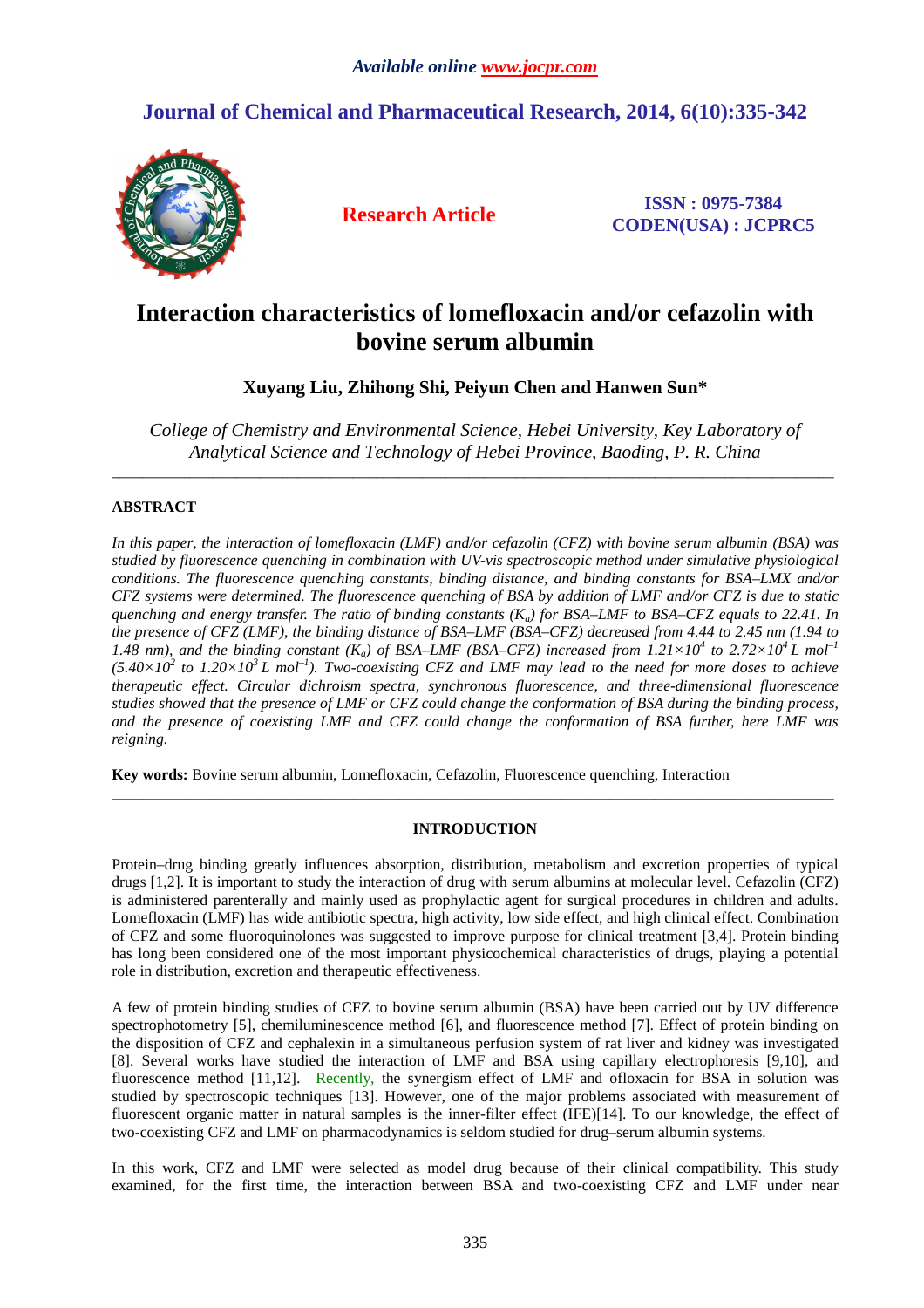physiological conditions by the fluorescence quenching in combination with UV-vis spectroscopic method.

## **EXPERIMENTAL SECTION**

*\_\_\_\_\_\_\_\_\_\_\_\_\_\_\_\_\_\_\_\_\_\_\_\_\_\_\_\_\_\_\_\_\_\_\_\_\_\_\_\_\_\_\_\_\_\_\_\_\_\_\_\_\_\_\_\_\_\_\_\_\_\_\_\_\_\_\_\_\_\_\_\_\_\_\_\_\_\_*

## **Reagents and chemicals**

Commercially available bovine serum albumin (BSA, catalog no. A-7030, purity: 98%,  $M \times 10^{-4}$  M) was prepared by dissolving an appropriate amount of BSA with 0.1 M Tris–HCl (pH 7.4) buffer solution, and kept in the dark at 4 ˚C. BSA working solutions were prepared by diluting the stock solution with water. Cefazolin sodium was purchased from the North China Pharmaceutical Co. Ltd (Shijiazhuang, China). A stock solution  $(1.0\times10^{-3}$  M) of CFZ was prepared in water, and stored in refrigerator at  $-4$  °C. Stock solution of LMF (1.0×10<sup>-3</sup> M) was prepared by dissolving the standards with 67 mM phosphate buffer (pH 7.4,  $I = 0.17$ ). Working solutions were obtained by dilution with the phosphate buffer from the corresponding stock solution. Tris–HCl buffer (pH 7.40) consists of Tris (0.1 M) and HCl (0.1 M), and NaCl solution (0.1 M) was used to maintain the ion strength. All chemicals were of analytical reagent grade or better. Purified water was prepared by an XGJ-30 highly pure water machine (Yongcheng purification Science & Technology Co. Ltd., Beijing, China).

## **Equipment**

All fluorescence measurements were performed on an F-7000 Fluorescence spectrophotometer (Hitachi, Japan) which was equipped with a 1 cm quartz cell and thermostat bath. The spectrum data points were collected from 280 to 500 nm. The widths of the excitation and the emission slit were both set at 5 nm. Fluorescence measurements were carried out at room temperatures.

Circular dichroism (CD) spectra were obtained on a J-810 circular dichroism chiroptical spectrometer (JASCO Co. Ltd, Japan). The absorption spectra were performed on a TU-1900 double light Spectrophotometer (Beijing TAYASAF Science & Technology Co., Ltd, China) using a 1-cm quartz cell in the wavelength range of 250–450 nm. All pH measurements were performed with a pHS-3C pH meter (Shanghai, China).

## **Determination of fluorescence intensity**

Five 10-ml clean and dried test tubes were taken, and 2 ml of 0.5 M NaCl, 2.0 ml Tris–HCl buffer (pH 7.40), 0.25 ml of  $4.0\times10^{-5}$  M BSA, and different volumes (0.5–2.5 ml) of LMF or CFZ standard solution of  $1.0\times10^{-4}$  M were added in each test tube, and diluted to the mark with water. The concentration of BSA was  $1.0\times10^{-6}$  M, and that of LMF or CFZ was 0.5, 1.0,1.5, 2.0, and  $2.5 \times 10^{-5}$  M. Otherwise, using same method BSA test solutions with CFZ or LMF  $(1.0\times10^{-7}$  M) were prepared, which contain 0.5, 1.0, 1.5, 2.0, and  $2.5\times10^{-5}$  M for LMF or CFZ. Sixth test-tube containing only BSA solution at pH 7.4 was marked as ''control''. After mixing the solutions, these were allowed to stand for 15 min for maximum binding of LMF (and/or CFZ) to BSA. The fluorescence intensity after the correction of inner-filter effect was calculated by the equation [15]:  $F_{cor} = F_{obs} \exp (\frac{1}{2}A_{ex} + \frac{1}{2}A_{em})$ , where  $F_{obs}$  is fluorescence intensity measured before the correction of inner-filter effect, A<sub>ex</sub> and A<sub>em</sub> are absorbance of quencher in the test solution at excitation and emission wavelengths of BSA, respectively. The corrected fluorescence intensity was used for studying on the interaction of DEX-P and BSA. After corrected inner-filter effect, the fluorescence intensity  $(F_0)$ in the absence of quencher LMF (and/or CFZ) and the fluorescence intensity  $(F)$  in the presence of quencher LMF and/or CFZ were measured at a wavelength of λex 280 nm and λem 340 nm under temperature of 25˚C for estimating the interaction of LMF and/or CFZ with BSA.

#### **RESULTS AND DISCUSSION**

## **Fluorescence quenching mechanism**

Fluorescence quenching refers to any process that decreases the fluorescence intensity of a sample. Figure 1 shows the fluorescence spectra of BSA in the absence and presence of LMF and/or CFZ after corrected inner-filter effect.

The fluorescence spectra of BSA show a broad band with maximum at  $\sim$ 340 nm. It is observed that the fluorescence intensity of BSA decreases with increasing concentration of LMF or CFZ. The quenching degree of LMF to fluorescence of BSA was higher than CFZ. Otherwise, the fluorescence spectra of LMF show a broad band with maximum at  $\sim$ 412 nm, its intensity increased with increasing concentration of LMF. The maximum fluorescence emission of BSA underwent spectral shift from 340 to 350 nm in the presence of LMF, and no spectral shift was observed in the presence of CFZ. The fluorescence spectra of BSA-LMF-CFZ system show similar spectra with BSA-LMF system. The quenching degree of LMF plus CFZ to fluorescence of BSA was higher than LMF or CFZ alone. It is suggested that an energy transfer between LMF**/**CFZ and BSA occurred.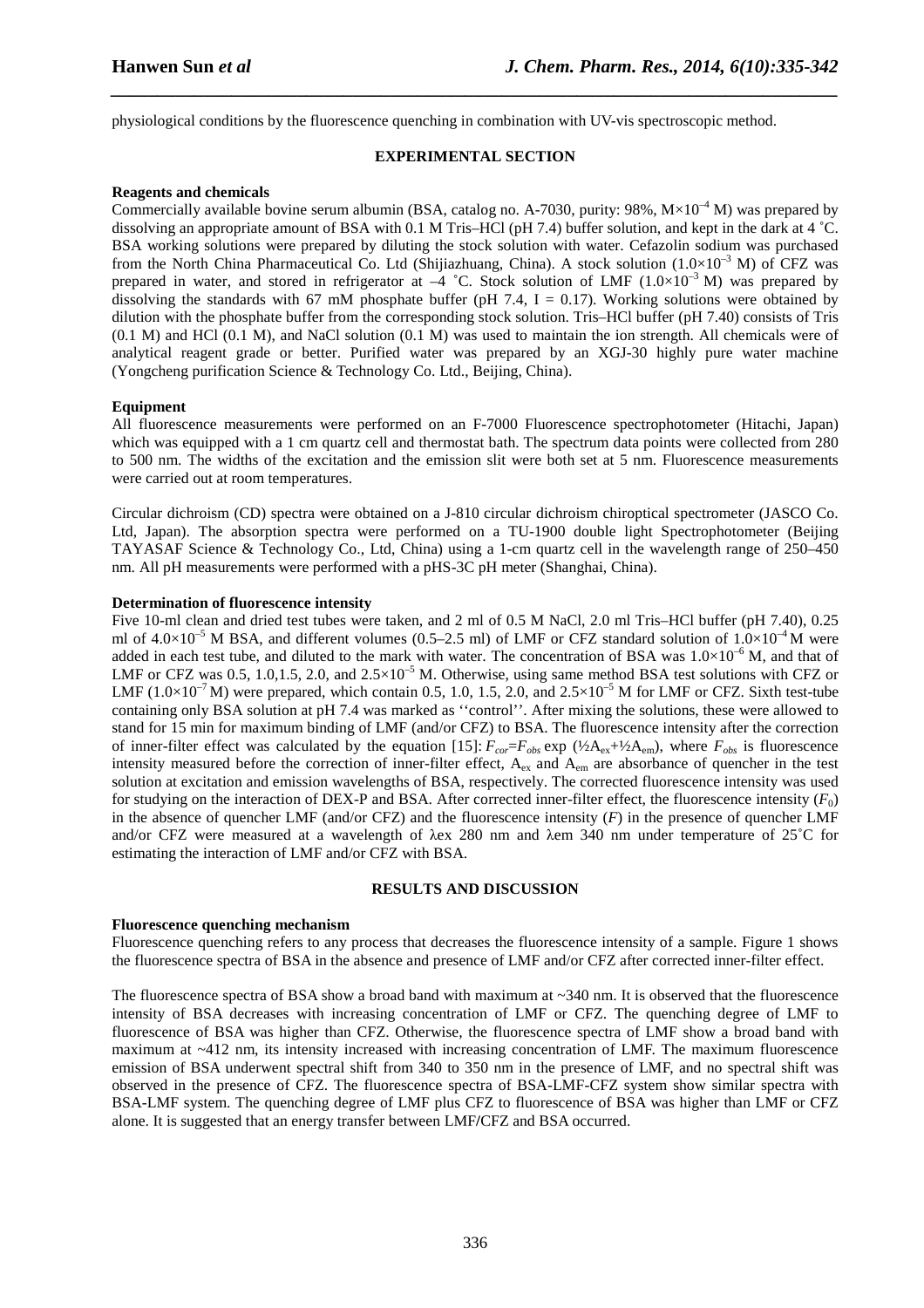

**Fig. 1: Quenching fluorescence spectra of BSA–CFZ (A) and BSA–LMF (B) and BSA –LMF (C) in the presence of 1.0×10–5 M CFZ after corrected inner-filter effect. BSA, 1.0×10–6 M; LMF or CFZ (×10–5 M) (a―f): 0, 0.5, 1.0, 2.0, and 2.5** 

The fluorescence quenching data are analyzed by the Stern–Volmer equation [16]:

$$
F_0/F = 1 + K_q \tau_0[Q] = 1 + K_{sv}[Q] \tag{1}
$$

where  $F_0$  and  $F$  are the fluorescence intensity in the absence and presence of quencher, respectively.  $K_q$  is the quenching rate constant,  $\tau_0$  is the fluorescence life time of biopolymer BSA ( $\tau_0=10^{-8}$  s)[17],  $K_{SV}$  and [*Q*] are the Stern–Volmer quenching constant and concentration of quencher, respectively. In this work, the Stern–Volmer plots of *F0*/*F* vs concentration of LMF and/or CFZ were obtained. The estimated values of kinetic data along with correlation coefficient are given in Table 1.

| System                                                                                 | Equation                     |        | $K_a(L \cdot \text{mol}^{-1} \cdot \text{s}^{-1})$ | $SD(10^{12}L \cdot mol^{-1} \cdot s^{-1})$ |  |  |
|----------------------------------------------------------------------------------------|------------------------------|--------|----------------------------------------------------|--------------------------------------------|--|--|
| BSA-CFZ                                                                                | $Y=1.005+1.276\times10^{4}X$ | 0.9942 | $1.28\times10^{12}$                                | 0.021                                      |  |  |
| $BSA-LMF-CFZa$                                                                         | $Y=1.013+1.257\times10^{4}X$ | 0.9939 | $1.26\times10^{12}$                                | 0.015                                      |  |  |
| <b>BSA-LMF</b>                                                                         | $Y=1.004+2.646\times10^{4}X$ | 0.9988 | $2.65\times10^{12}$                                | 0.053                                      |  |  |
| $BSA-CFZ-I.MFb$                                                                        | $Y=1.001+2.503\times10^{4}X$ | 0.9973 | $2.50\times10^{12}$                                | 0.062                                      |  |  |
| a, LMF, $1.0 \times 10^{-7}$ M; CFZ: 0, 0.5, 1.0, 1.5, 2.0, and $2.5 \times 10^{-5}$ M |                              |        |                                                    |                                            |  |  |

**Table 1 Quenching reactive parameter of BSA–LMF and/or CFZ systems at 25˚C** 

*b, CFZ*,*1.0×10–7 M; LMF*:*0*,*0.5, 1.0, 1.5, 2.0, and 2.5×10–5 M* 

Obviously, the rate constants  $K_q$  of the tested four systems are greater than the maximum scatter collision quenching constants of various quenchers with the biomolecule  $(2.0\times10^{10}L \cdot mol^{-1} \cdot s^{-1})$ [18], which suggests that the quenching is not initiated by dynamic quenching but by static quenching resulted from the formation of a complex. No shift in emission wavelength of BSA was observed in the presence of CFZ, it is due to that the complex of BSA and CFZ has no fluorescence characteristic. The shift in emission wavelength from 340 to 337 nm for BSA indicates the formation of complex with fluorescence characteristic by binds of LMF with BSA sites.

#### **Binding constant and binding site number**

For static quenching, the following equation was used to calculate the binding constant and binding sites [19,20]:

$$
log[(F_0-F)/F] = logK_a + n log[Q]
$$
 (2)

where  $K_a$  and *n* are the binding constant and binding site number, respectively. The plots of log  $[(F_0-F)/F]$  vs log  $[Q]$ presented in Fig. 2 are linear. Binding constant  $(K_a)$  and the binding site number (n) could be calculated from the intercept and slope.

The obtained binding constant  $K_a$  and binding site number n were  $(5.40\pm0.056)\times10^2$  L mol<sup>-1</sup> and 0.70 for BSA–CFZ,  $(1.21 \pm 0.021) \times 10^4$  L mol<sup>-1</sup> and 0.93 for BSA–LMF,  $(1.20 \pm 0.012) \times 10^3$  L mol<sup>-1</sup> and 0.78 for BSA–LMF–CFZ, and  $(2.72\pm0.040)\times10^4$  L mol<sup>-1</sup> and 1.01, respectively. The  $K_a$  value in this work was in the middle of the literature values [5-7, 9, 10, 13]. There was stronger combination action between LMF (and/or CFZ) and BSA. The  $K<sub>a</sub>$  ratio of BSA–LMF to BSA–CFZ equals to 22.4, showing higher binding of LMF to BSA than CFZ. It is shown that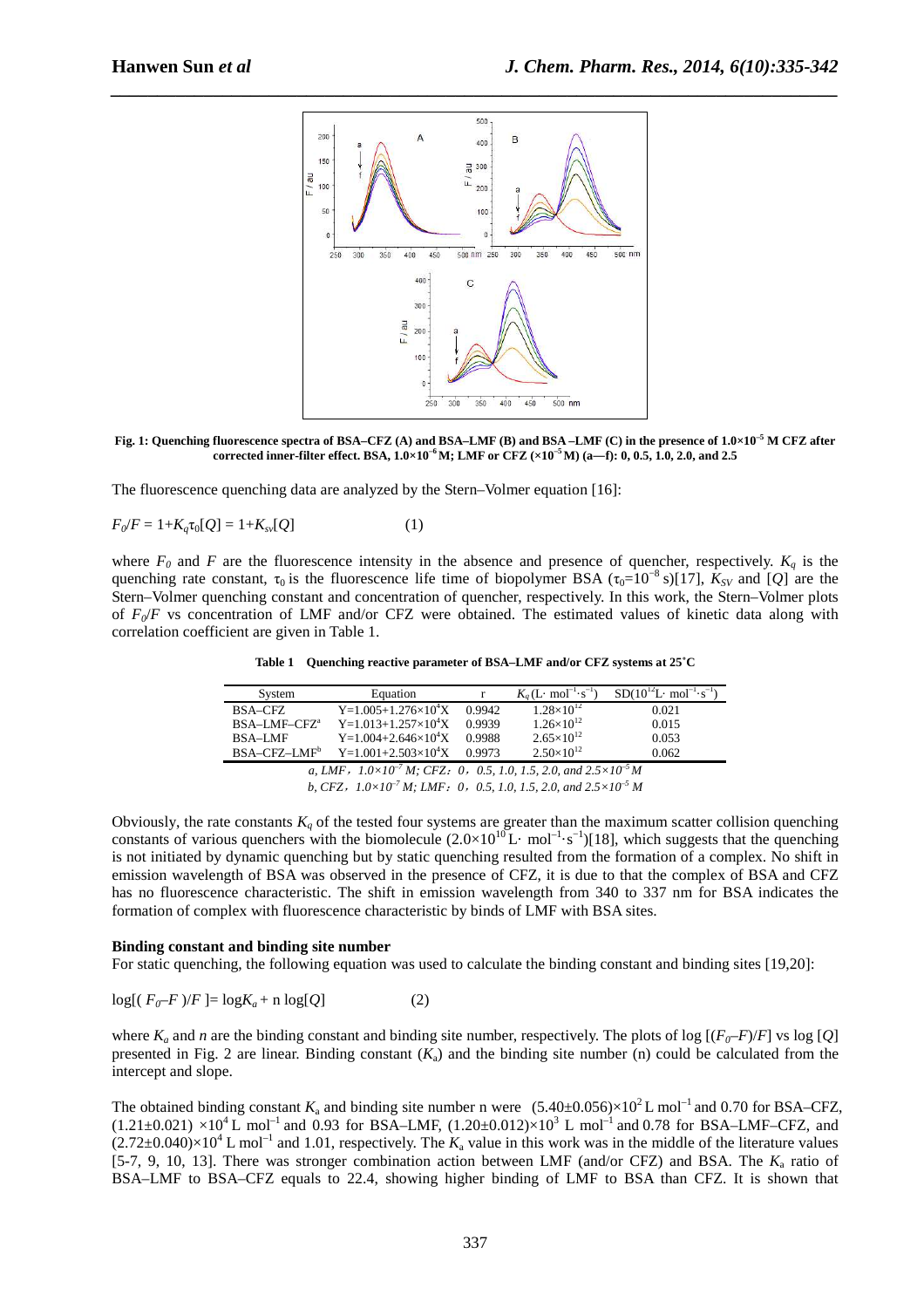concentration of free CFZ in blood is higher than LMF. The *K*<sup>a</sup> ratio of BSA–CFZ–LMF system to BSA–LMF system equals to 2.25, suggesting that free LMF in blood in the presence of CFZ decreased. The  $K_a$  ratio of BSA–LMF–CFZ to BSA–CFZ equals to 2.22, suggesting that free CFZ in blood in the presence of LMF decreased. The results showed that there was a contradict effect for LMF to binding of CFZ with BSA and for CFZ to binding of LMF with BSA. This may lead to the need for more doses of LMF and CFZ to achieve therapeutic effect.

*\_\_\_\_\_\_\_\_\_\_\_\_\_\_\_\_\_\_\_\_\_\_\_\_\_\_\_\_\_\_\_\_\_\_\_\_\_\_\_\_\_\_\_\_\_\_\_\_\_\_\_\_\_\_\_\_\_\_\_\_\_\_\_\_\_\_\_\_\_\_\_\_\_\_\_\_\_\_*



**Fig. 2: Plot of log** $[(F_0-F)/F]$  versus log $[Q]$  at 25°C

 $a$ -BSA-CFZ; b-BSA-LMF; c-BSA-LMF-CFZ (LMF, 1.0×10<sup>-7</sup> M; CFZ: 0, 0.5, 1.0, 1.5, 2.0, and 2.5×10<sup>-5</sup> M); d-BSA-CFZ-LMF (CFZ, *1.0×10–7 M*;*LMF*:*0*,*0.5, 1.0, 1.5, 2.0, and 2.5×10–5 M)* 

### **Energy transfer from BSA to CFZ/LMF**

Fluorescence resonance energy transfer is an important technique for investigating a variety of biological phenomena including energy transfer processes [21]. Here the donor and acceptor are BSA and CFZ/LMF, respectively. It was observed that there is spectral overlap between fluorescence emission of BSA and absorption spectra of LMF and CFZ in the wavelength range of 260–500 nm, as shown in Fig. 3.



**Fig. 3: Quenching fluorescence spectra and UV absorption spectra. A: a―fluorescence spectrum of BSA, b―fluorescence spectra of BSA–LMF, c―absorption spectrum of CFZ**;**B: a―fluorescence spectrum of BSA, b―fluorescence spectra of BSA–CFZ, c―absorption spectrum of LMF; BSA, CFZ, and LMF**:**each 1.0×10–5 M** 

The fluorescence emission (330 nm) of BSA–CFZ solution at an excitation wavelength of 280 nm is from BSA only since CFZ is a non-fluorescence drug molecule. However, at this wavelength CFZ has weak absorption. The fluorescence emission (337 nm) of BSA–LMF solution at an excitation wavelength of 280 nm is from the complex of BSA and LMF, which is a fluorescence molecule. However, at this wavelength LMF has stronger absorption. It suggested the possibility of fluorescence resonance energy transfer from BSA to LMZ/CFZ molecules in solution.

The region of integral overlap is used to calculate the critical energy transfer distance  $(R_0)$  between BSA (donor) and CFZ/LMF (acceptor) according to Foster's non-radioactive energy transfer theory using Förster's equation [19, 22]. Based on this theory, the efficiency (*E*) of energy transfer between donor (BSA) and acceptor (CFZ/LMF) can be calculated by Equation:

$$
E = R_0^{6} / (R_0^{6} + r^6)
$$
 (3)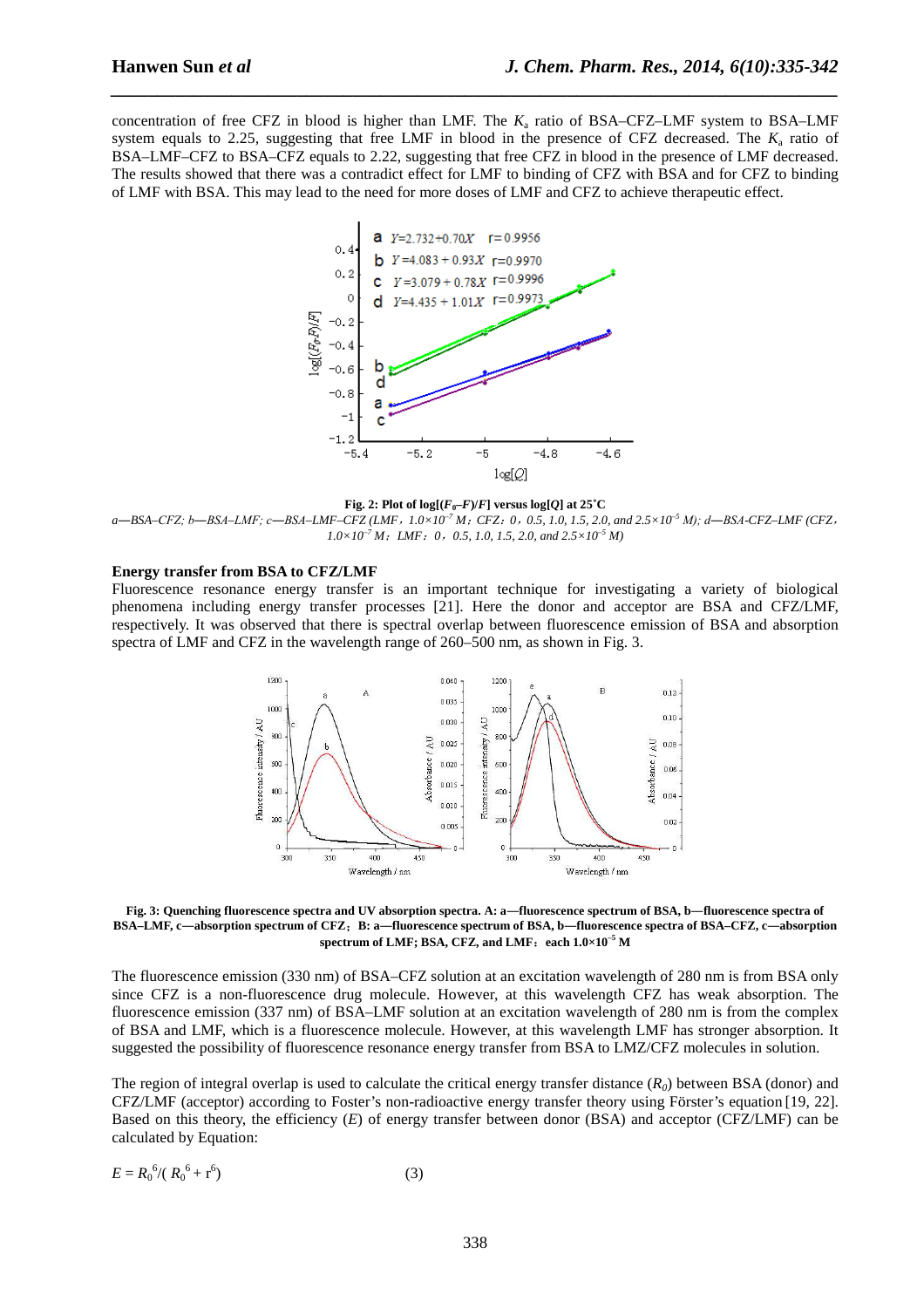Where, r is the binding distance between donor and acceptor, and  $R_0$  is the critical binding distance. When the efficiency  $(E)$  of energy transfer is 50%,  $R_0$  can be calculated by Equation:

*\_\_\_\_\_\_\_\_\_\_\_\_\_\_\_\_\_\_\_\_\_\_\_\_\_\_\_\_\_\_\_\_\_\_\_\_\_\_\_\_\_\_\_\_\_\_\_\_\_\_\_\_\_\_\_\_\_\_\_\_\_\_\_\_\_\_\_\_\_\_\_\_\_\_\_\_\_\_*

$$
R_0^6 = 8.8 \times 10^{-25} k^2 n^{-4} \Phi_D J \tag{4}
$$

Where, the  $k^2$  is the spatial orientation factor of the dipole, *n* is the refractive index of medium,  $\Phi_D$  is the quantum yield of the donor in the absence of acceptor and *J* is the overlap integral of the emission spectrum of the donor and the absorption spectrum of the acceptor. The *J* can be calculated by Equation:

$$
J = \sum F(\lambda)\varepsilon(\lambda)\lambda^4 \Delta\lambda \sum F(\lambda)\Delta\lambda \tag{5}
$$

Where,  $F(\lambda)$  is the fluorescence intensity of the fluorescent donor of wavelength,  $\lambda$ ,  $\varepsilon(\lambda)$  is the molar absorption coefficient of the acceptor at wavelength,  $\lambda$ . In the present case,  $k^2$ , *n* and  $\Phi_D$  are 2/3, 1.336 and 0.118, respectively [23].

The efficiency (*E*) of energy transfer can be determined by Equation:

$$
E = 1 - F/F_0 \tag{6}
$$

Where,  $F_0$  and  $F$  are the fluorescence intensities of BSA solutions in the absence and presence of DES, respectively. From the overlapping  $R_0$  was found based on Eq. 4 using  $K^2 = 2/3$ ,  $n = 1.336$  and  $\Phi_D = 0.118$  (tryptophan residue) for the aqueous solution of BSA. *J* and *E* could be calculated from Eq. 5 and Eq. 6, respectively. At the same time, the binding distance (r) between BSA and LMF/CFZ is obtained by Eq. 3. Their values are listed in Table 2.

**Table (2) Energy transfer parameters for the interactions of the drugs with BSA at 25 ˚C** 

| System                                                                               | E(% ) | $J/cm3 L mol-1$      | $R_0/mm$ | r / nm |  |  |  |
|--------------------------------------------------------------------------------------|-------|----------------------|----------|--------|--|--|--|
| <b>BSA-CFZ</b>                                                                       | 12.1  | $3.97\times10^{-15}$ | 1.40     | 1.94   |  |  |  |
| BSA-LMF-CFZ <sup>a</sup>                                                             | 40.4  | $3.31\times10^{-16}$ | 1.39     | 1.48   |  |  |  |
| <b>BSA-LMF</b>                                                                       | 34.1  | $6.81\times10^{-15}$ | 2.3      | 4.44   |  |  |  |
| BSA-CFZ-LMF <sup>b</sup>                                                             | 40.6  | $6.80\times10^{-15}$ | 2.3      | 2.45   |  |  |  |
| a, LMF, $1.0\times10^{-7}$ M; CFZ: 0, 0.5, 1.0, 1.5, 2.0, and $2.5\times10^{-5}$ M   |       |                      |          |        |  |  |  |
| b, CFZ, $1.0 \times 10^{-7}$ M; LMF: 0, 0.5, 1.0, 1.5, 2.0, and $2.5 \times 10^{-5}$ |       |                      |          |        |  |  |  |

For BSA-CFZ in the presence of LMF the critical binding distance  $(R_0)$  did not change, but the binding distance (r) decreased from 1.94 to 1.48 nm, and the efficiency (*E*) of energy transfer increased from 12.1 to 40.4%. For BSA-LMF in the presence of CFZ the critical binding distance  $(R_0)$  did not change, but the binding distance (r) decreased from 4.44 to 2.45 nm, and the efficiency (*E*) of energy transfer increased from 34.1 to 40.6%. These data indicate that the nonradiative energy transfer from BSA to CFZ/LMF occurred, with high possibility. It is suggested that the bindings of CFZ/LMF to BSA molecules were occurred through energy transfer, which quenched the fluorescence of BSA molecules, showing the presence of static quenching interaction between BSA and CFZ/LMF.

#### **Effect of CFZ and/or LMF on the conformation of BSA**

**Circular dichroism studies.** Circular dichroism (CD) is a sensitive technique to monitor conformational changes in protein structure [24]. CD spectra of BSA, BSA-LMF, BSA-CFZ, and BSA- CFZ-LMF are shown in Fig. 4.



**Fig. 4: CD spectra of (a) BSA, (b) BSA-LMX, (c) BSA-CFZ, and (d) BSA-CFZ-LMX systems. BSA,1.0×10–6 M; LMX, 5.0×10–6 M; CFZ, 5.0×10–6 M**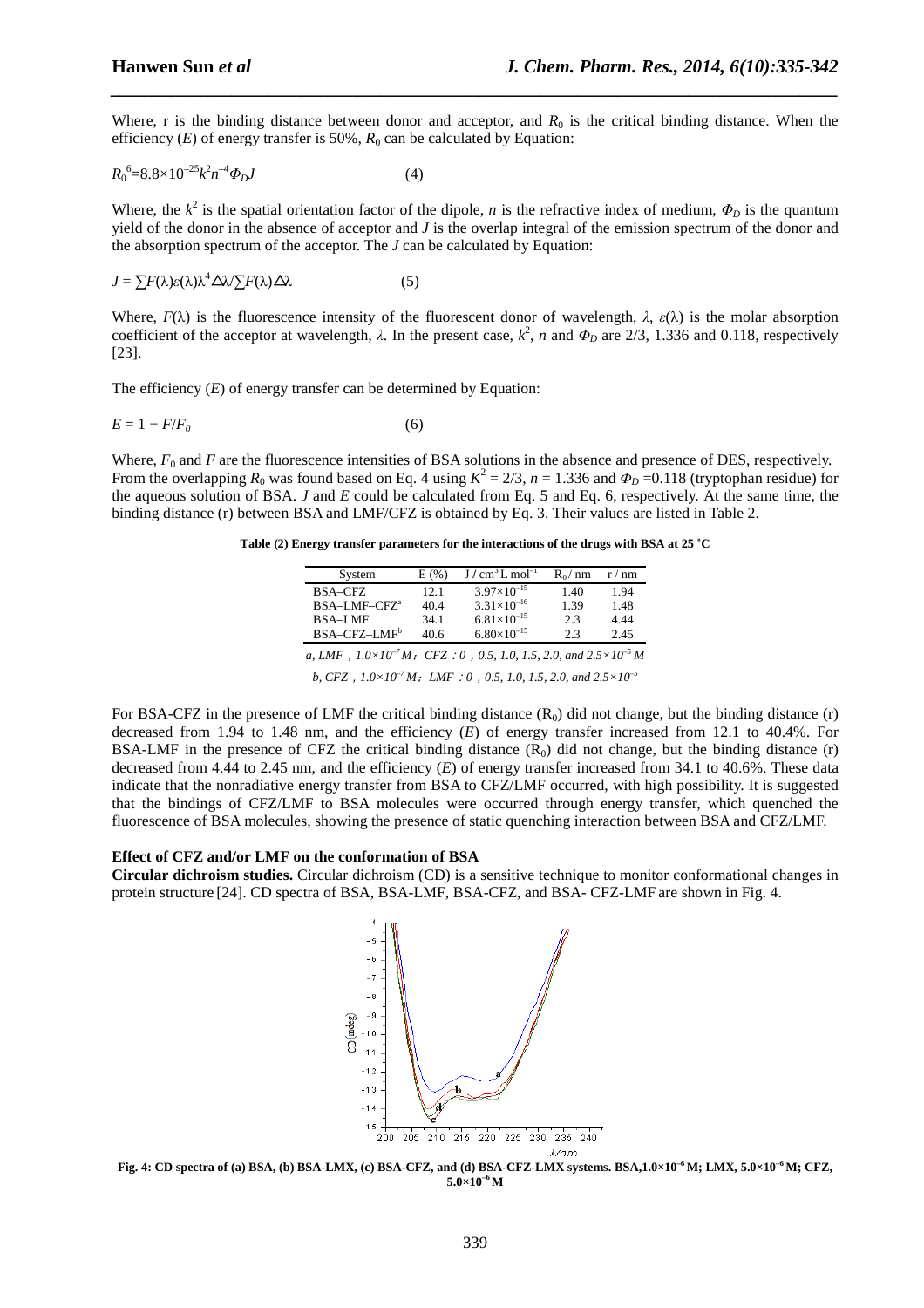In BSA spectrum, there are negative peaks in the ultraviolet region, one at 209 nm and the other at 222 nm, which are characteristic of the  $\alpha$ -helical structure of a protein [25]. Trynda-Lemiesz et al. explained that both of the negative peaks between 208-209 and 222-223 nm contribute to the transfer for the peptide bond of the α-helix[26]. In the presence of LMX, the intensity of both the negative peaks increased, proving the change of the  $\alpha$ -helical structure of BSA due to the formed complex of BSA and LMX. Change of the secondary structure of BSA caused the fluorescence quenching. However, the shape and position of the peaks did not obviously change. The CD spectra of BSA in the presence and absence of CFZ and/LMX are observed to be similar in shape, indicating that the structure of BSA is also predominantly  $\alpha$ -helical [27].

*\_\_\_\_\_\_\_\_\_\_\_\_\_\_\_\_\_\_\_\_\_\_\_\_\_\_\_\_\_\_\_\_\_\_\_\_\_\_\_\_\_\_\_\_\_\_\_\_\_\_\_\_\_\_\_\_\_\_\_\_\_\_\_\_\_\_\_\_\_\_\_\_\_\_\_\_\_\_*

**Synchronous fluorescence.** Synchronous fluorescence is a kind of simple and sensitive method to measure the fluorescence quenching. When  $\Delta\lambda$  is 15 nm, synchronous fluorescence is characteristic of tyrosine residue, while when ∆λ is 60 nm, it provided the characteristic information of tryptophan residues [28]. In this work, the synchronous fluorescence spectra of tyrosine residue and tryptophan residues in BSA with addition of CFZ and/or LMF were observed, as shown in Fig. 5. When wavelength interval *∆λ* is 15 nm, the spectrum characteristic of tyrosine residues in BSA was observed. When *∆λ*= 60 nm, the spectrum characteristic of tryptophan residues in BSA was manifested.



**Fig. 5: Synchronous fluorescence of BSA–LMF and BSA-CFZ in the absence (solid line) and presence (dashed line) of CFZ or LMF. BSA, 1.0×10–6 M in all cases; CFZ, LMF (10–5 M), a→f: 0, 0.5, 1.0, 1.5, 2.0, and 2.5; BSA–LMF in the presence of CFZ (1.0×10–5M); BSA–CFZ in the presence of 1.0×10–5M LMF** 

When the drug CFZ was gradually added, the fluorescence intensity decreased regularly, and the main peak of tyrosine residues (*∆λ*= 15 nm) and tryptophan residues (*∆λ*=60 nm) in BSA did not change. It is indicated that the presence of CFZ did not change the conformation of BSA. It is also shown that the microenvironment around the tyrosine residue and tryptophan residue did not change during the binding process. In the presence of LMF, the fluorescence intensity of both tyrosine residues and tryptophan residues decreased regularly with increasing in CFZ content, and the main peak of tyrosine residues (*∆λ*= 15 nm) was red-shifted slightly (1 nm), and the main peak of tryptophan residues (*∆λ*= 60 nm) was not red-shifted. When the drug LMF was gradually added, the main peak of tyrosine residues (*∆λ*= 15 nm) in BSA was red-shifted (2 nm), but the main peak of tryptophan residues (*∆λ*= 60 nm) was blue-shifted (3 nm). It may be due to the changes of tyrosine and tryptophan residues microenvironment with the insertion of LMF. In the presence of CFZ, the similar results were gained. Above result indicated that the presence of coexisting LMF and CFZ could change the conformation of BSA, here LMF was reigning.

**Three-dimensional fluorescence studies.** The three-dimensional fluorescence spectrum is another powerful method for studying conformation change of BSA. In this work, the three-dimensional fluorescence spectra of BSA, BSA–CFZ, BSA–LMX, and BSA–CFZ–LMX systems were observed, as shown in Fig. 6.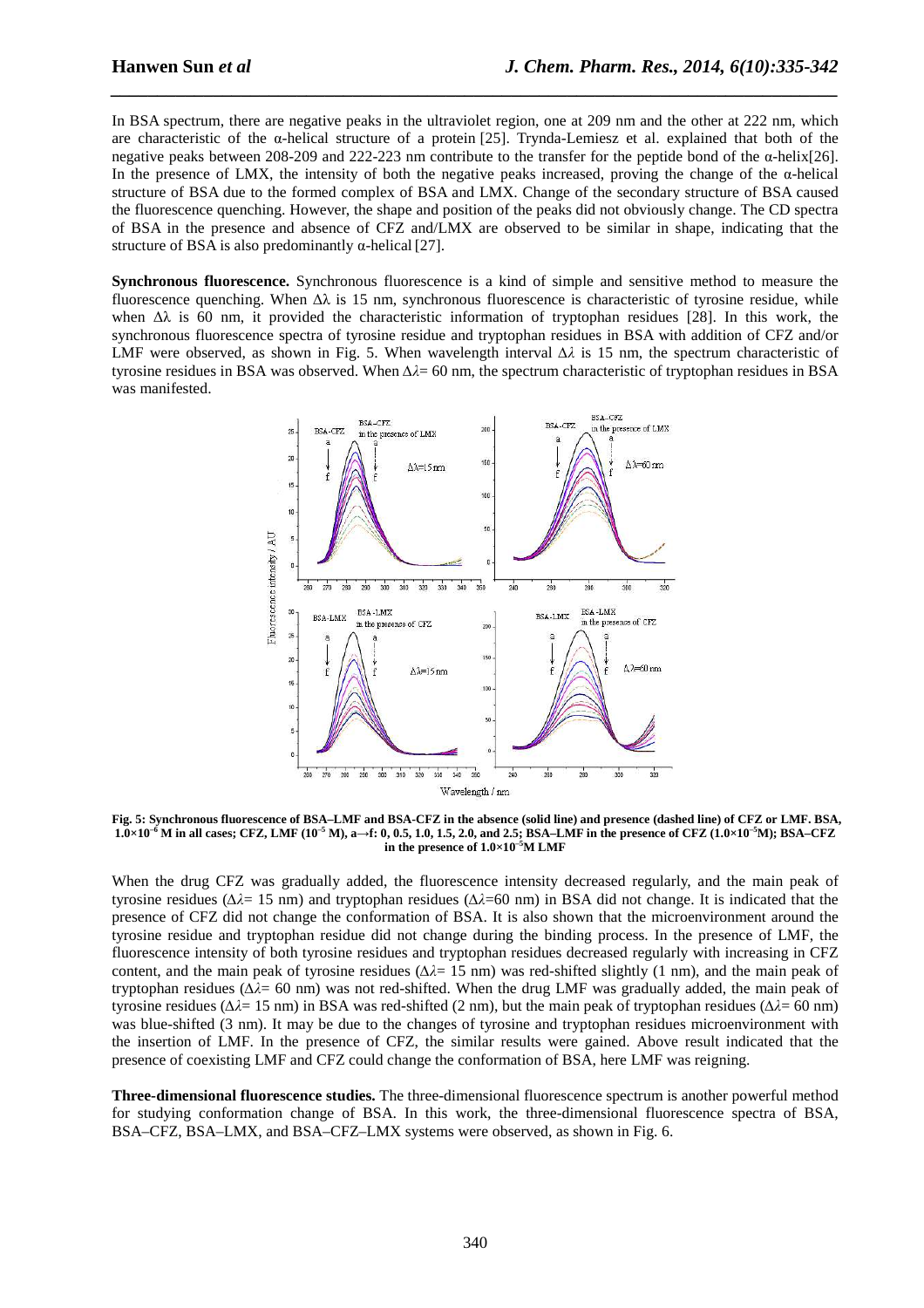

**Fig. 6: Three-dimensional fluorescence spectra of (a) BSA, (b) BSA–CFZ, (c) BSA–LMX and (d) BSA–CFZ–LMX systems. BSA, 1×10–6 M, CFZ, 2.5×10–5M, LMX, 2.5×10–5M**

From Fig. 6, peak 1 ( $\lambda$ ex/ $\lambda$ em = 275.0/340.0 nm) reveals the spectral characteristic of tryptophan and tyrosine residues. After the addition of CFZ or LMX in BSA, the fluorescence intensity of BSA decreased from 158.7 to 103.6 or to 67.55, and the maximum emission wavelength of BSA was shifted. In addition, fluorescence spectrum (peak 3) of LMX was observed. After the addition of CFZ and LMX in BSA, peak 1 could not be observed due to serious fluorescence quenching. This suggests a less polar environment of both residues and almost all the hydrophobic amino acid residues of BSA were buried in the hydrophobic pocket. Less polar environment means that the binding position of LMX and/or CFZ with BSA located within this hydrophobic pocket, the addition of them changed the polarity of this hydrophobic microenvironment and the conformation of BSA [29]. In Fig. 6, peak 2 (λex/λem=225.0/345.0 nm) reveals the fluorescence spectra behavior of polypeptide backbone structures, which is caused by the transition of  $\pi$ -π<sup>\*</sup> of the characteristic polypeptide backbone structure C=O of BSA [29].

After the addition of CFZ and/or LMX, the fluorescence intensity decreased and the maximum emission wavelength of BSA was shifted. These revealed that the microenvironment and conformation of BSA were changed in the binding reaction. The interaction of CFZ and/or LMX with BSA induced the unfolding of the polypeptides chains of BSA and conformational change of BSA.

#### **CONCLUSION**

All the results indicated that the fluorescence quenching of bovine serum albumin by lomefloxacin and/or cefazolin is a static process. In the presence of cefazolin or lomefloxacin, the interaction of lomefloxacin or cefazolin with bovine serum albumin increased markedly. This may lead to the need for more doses of lomefloxacin and cefazolin to achieve therapeutic effect. The conformation of bovine serum albumin has been changed with the addition of lomefloxacin or lomefloxacin–cefazolin. The results are of great importance in pharmacy, pharmacology and biochemistry, and are expected to provide important insight into the interactions of the physiologically important protein BSA with drugs.

#### **Acknowledgments**

This work was supported by the Science Foundation Education Office of Hebei Province (B2014201171).

## **REFERENCES**

[1] B Zhou; Z D Qi; Q Xiao; JX Dong; Y Z Zhang; Y Liu, *J. Biochem. Biophys. Meth.,* **2007**,70, 743–747.

[2] PB Kandagal; SMT Shaikh; DH Manjunatha; J Seetharamappa; BS Nagaralli, *J. Photochem. Photobiol., A* **2007**,189, 121–127.

[3] L Bai; XL Wang; XC Lv; CP Gao, *Pharm. J. Chin. PLA*, **2004**, 20, 200**–**203.

[4] S Erjongmanee; N Kasetsuwan; N Phusitphoykai; V Puangsricharern; L Pariyakanok, *J. Med. Assoc. Thailand*., **2004**, 87, S83–90.

[5] C K Kim; YS Lim; J S Yang, *Arch. Pharm. Res*., **1984**, 7, 87–93.

[6] Z Wang; Z Song; D Chen, *Talanta*, **2010**, 83, 312–319.

[7] M M Yang; XL Xi; P Yang, *Chin. J. Chem*., **2006**, 24, 642–648.

[8] K Okumura; H Katayama; M Yasuhara; R Hori, *Chem. Pharm. Bulletin*., (Tokyo) **1989**, 37, 3150–3152.